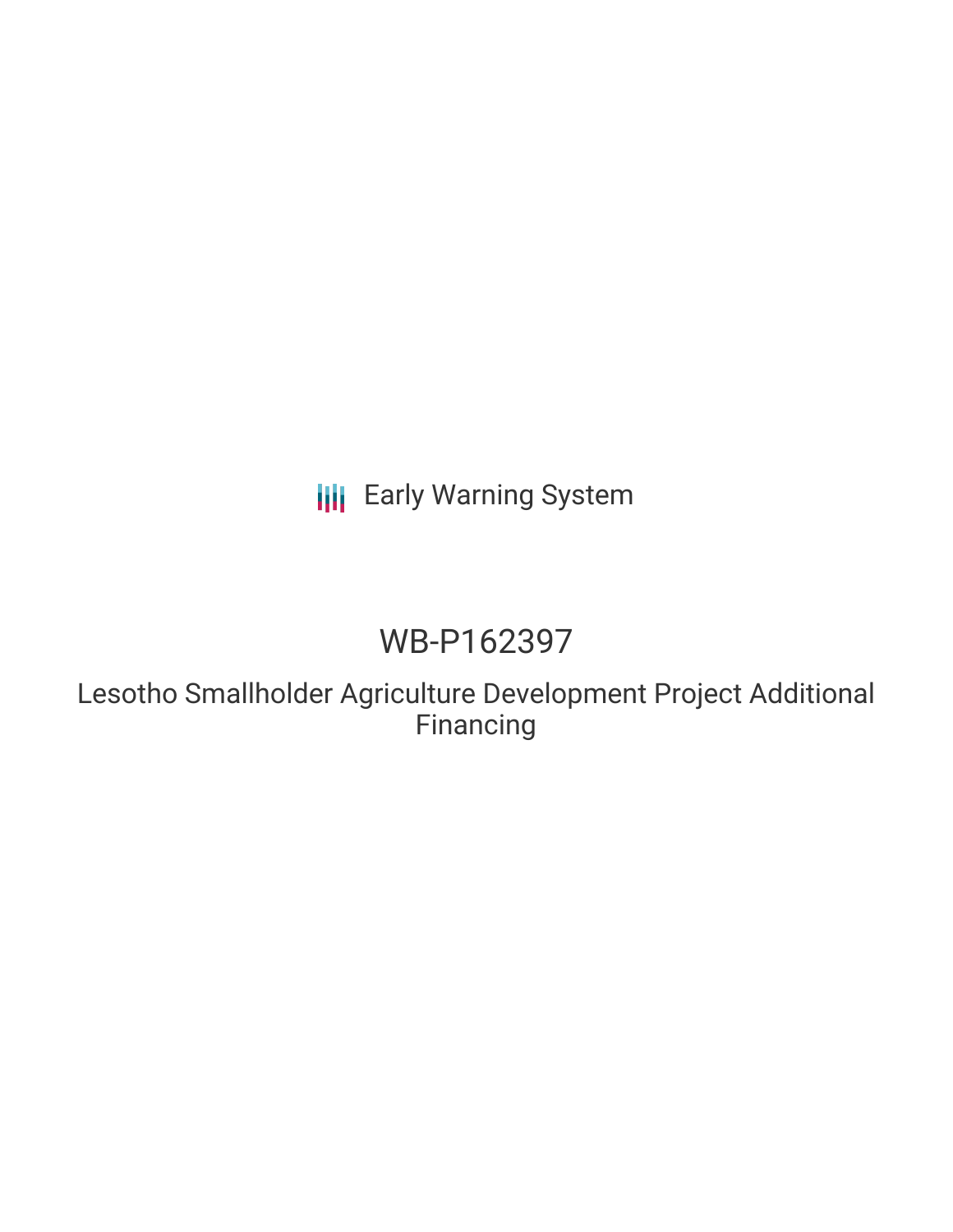

## Early Warning System Lesotho Smallholder Agriculture Development Project Additional Financing

#### **Quick Facts**

| <b>Countries</b>               | Lesotho                  |
|--------------------------------|--------------------------|
| <b>Financial Institutions</b>  | World Bank (WB)          |
| <b>Status</b>                  | Active                   |
| <b>Bank Risk Rating</b>        | B                        |
| <b>Voting Date</b>             | 2017-09-29               |
| <b>Borrower</b>                | Government of Lesotho    |
| <b>Sectors</b>                 | Agriculture and Forestry |
| <b>Investment Amount (USD)</b> | \$10.00 million          |
| <b>Project Cost (USD)</b>      | \$10.00 million          |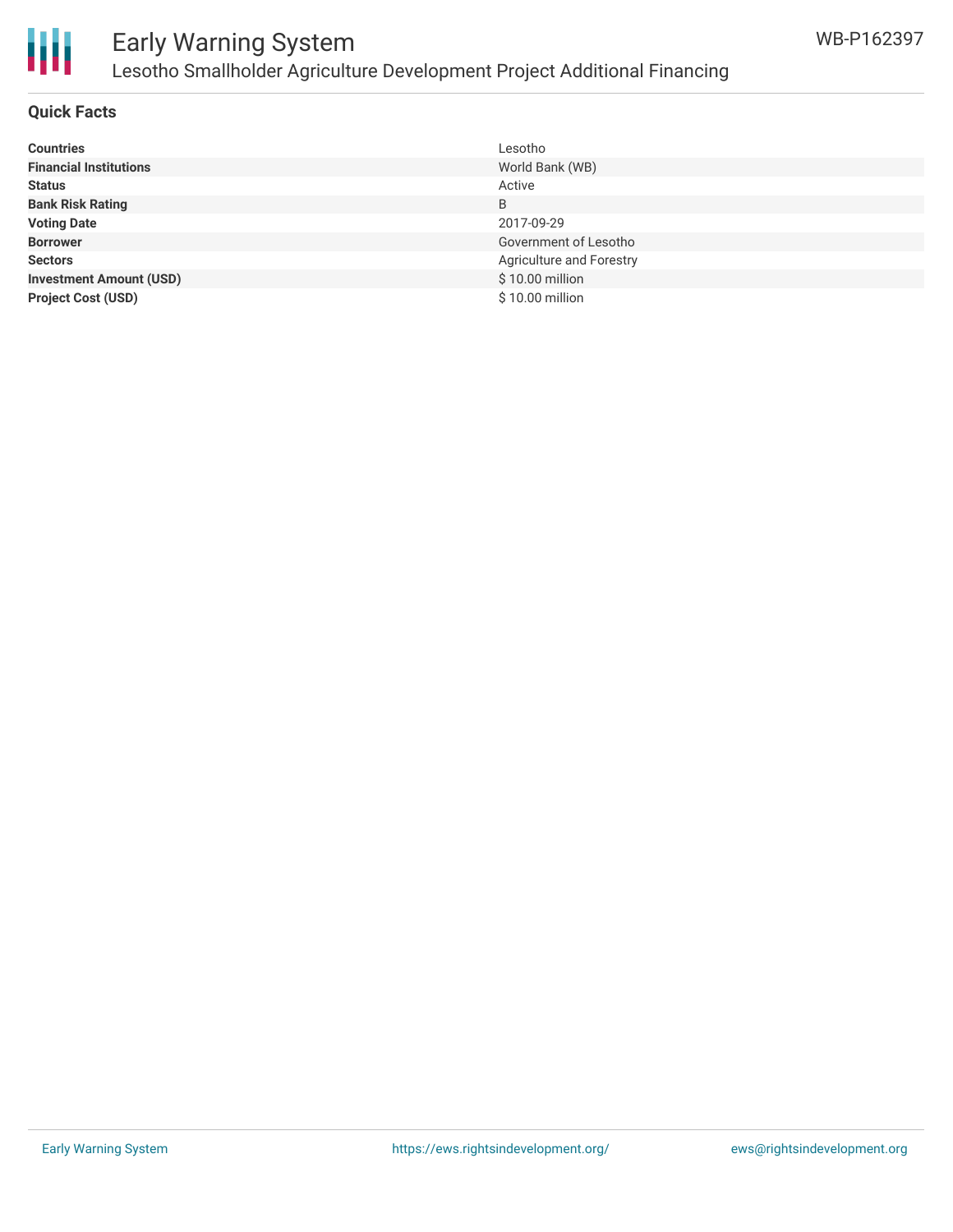

### **Project Description**

To increase marketed output among project beneficiaries in Lesotho's smallholder agriculture sector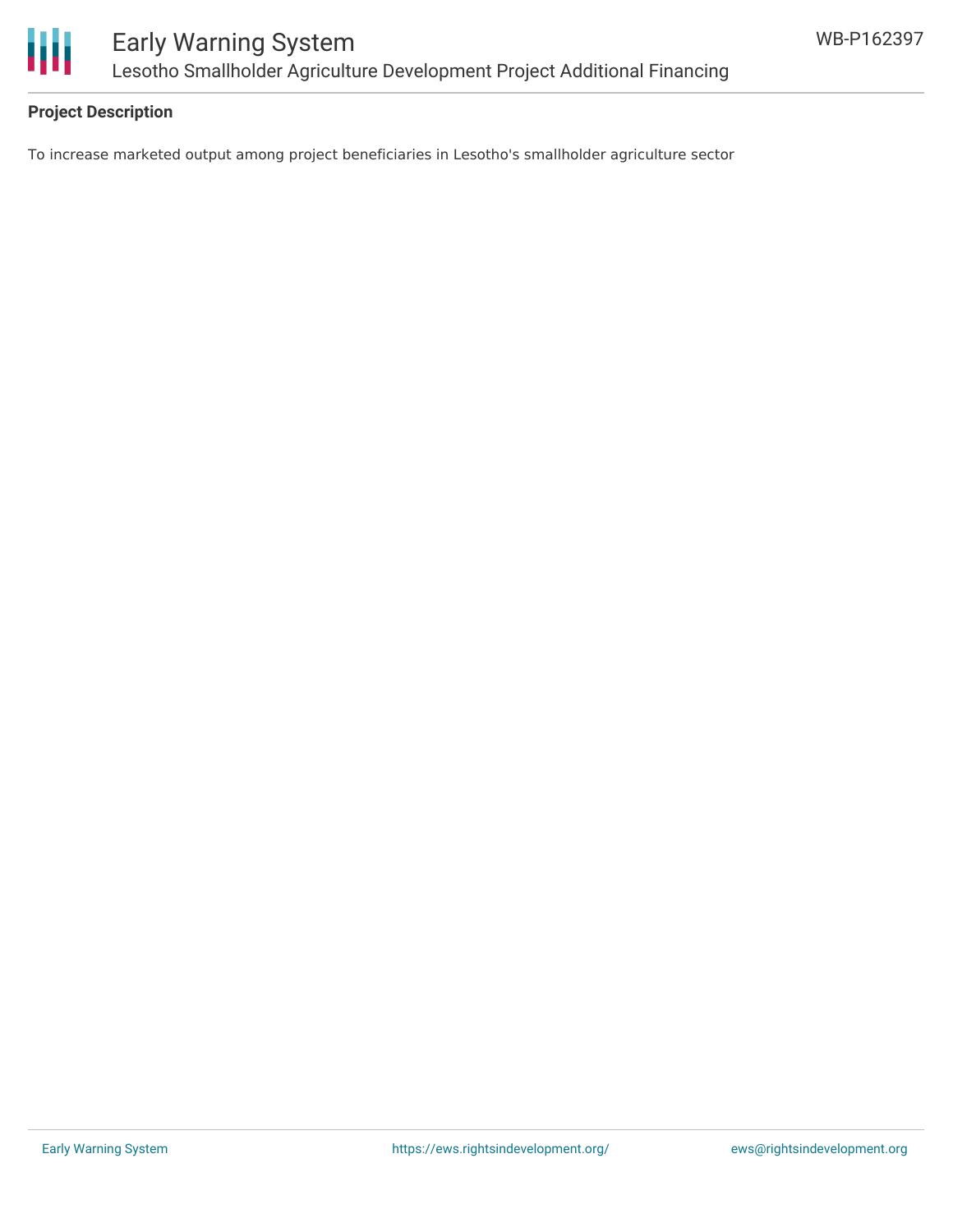

## Early Warning System Lesotho Smallholder Agriculture Development Project Additional Financing

### **Investment Description**

World Bank (WB)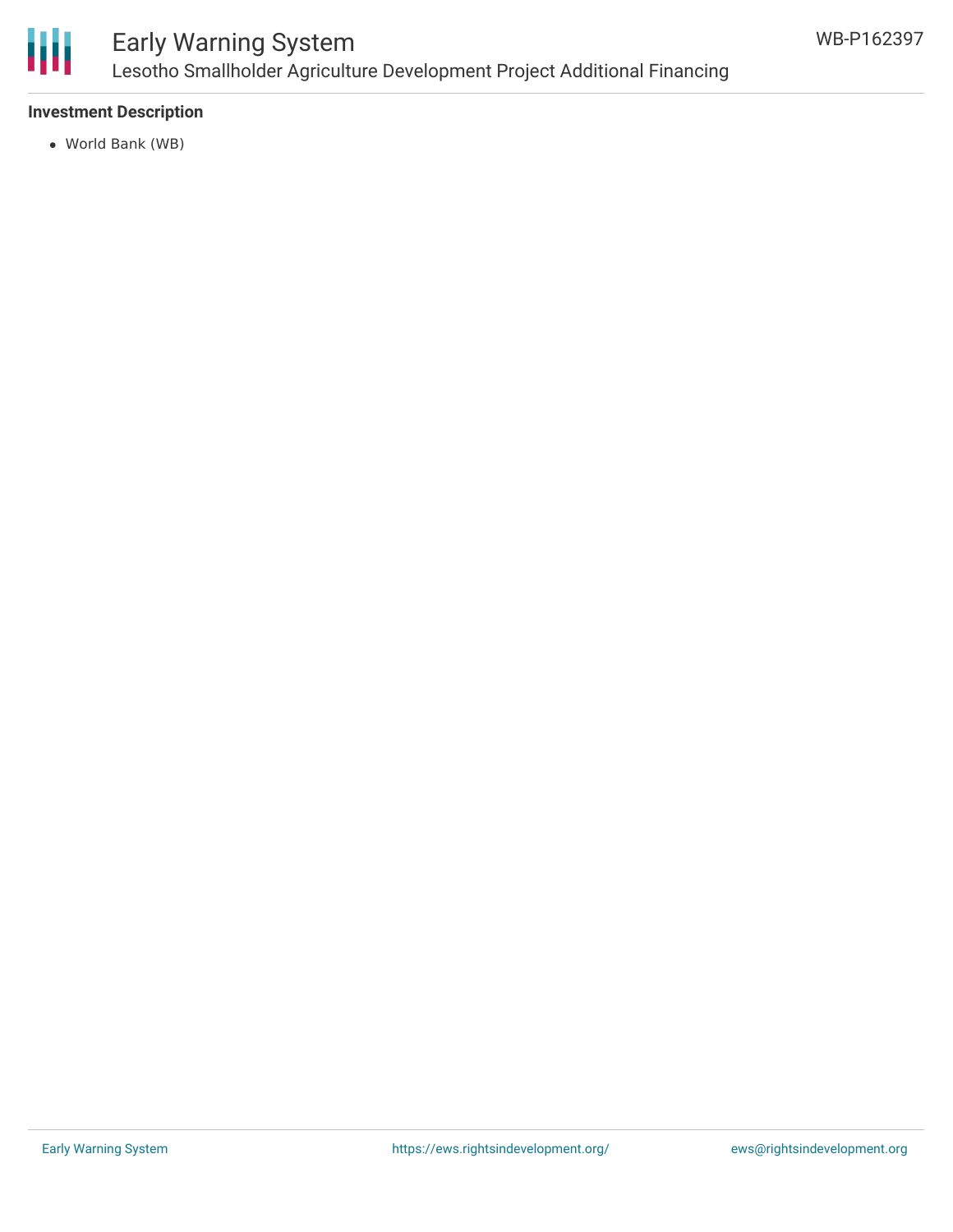

### **Contact Information**

Name:Ministry of Agriculture and Food Security Contact:Jules Cesaire YAGANZA Title:Directeur du Departement Techniques Industrielles et Exploit Email:motselebanem@agric.gov.ls

#### ACCOUNTABILITY MECHANISM OF WORLD BANK

The World Bank Inspection Panel is the independent complaint mechanism and fact-finding body for people who believe they are likely to be, or have been, adversely affected by a World Bank-financed project. If you submit a complaint to the Inspection Panel, they may investigate to assess whether the World Bank is following its own policies and procedures for preventing harm to people or the environment. You can contact the Inspection Panel or submit a complaint by emailing ipanel@worldbank.org. You can learn more about the Inspection Panel and how to file a complaint at:

http://ewebapps.worldbank.org/apps/ip/Pages/Home.aspx.